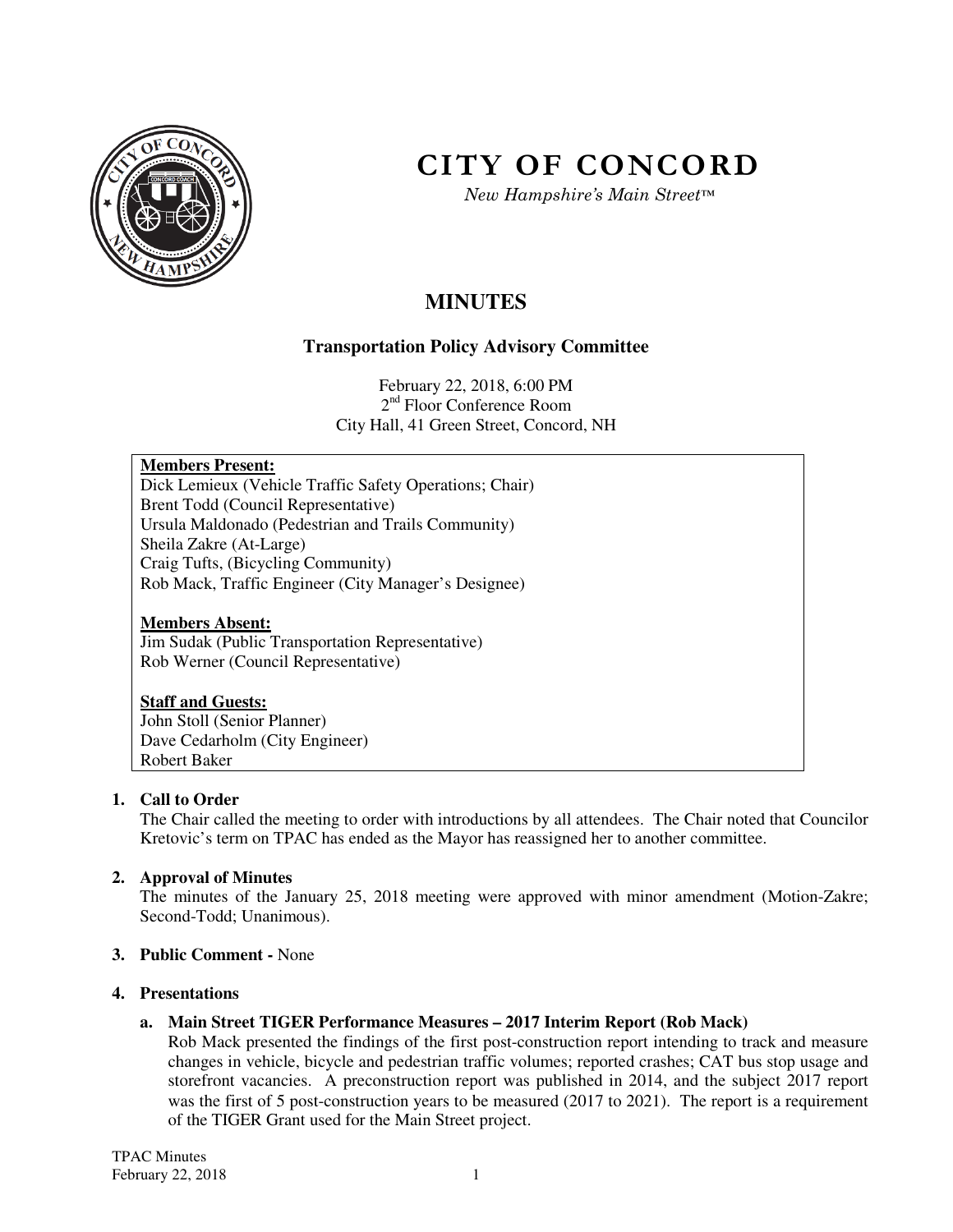Although this is only the first year of a five-year measurement of changes along the Main Street project area, the following trends were evident in the first post-construction year as compared to the 2014 pre-construction condition: through-traffic volumes along the corridor were slightly reduced; bicycle and pedestrian volumes at the Main/Pleasant intersection were substantially increased while volumes at the Main/Loudon/Centre intersection remained fairly unchanged; two vehicle-injury crashes occurred in 2017 as compared to an annual average of 9.8 injuries per year prior to the project; bicycle and pedestrian crashes were slightly reduced in 2017; CAT bus stop boardings and alightings were fairly unchanged at four of the six downtown stops with reduced rider volumes noted at the State House and Eagle Square stops; and the number of first-floor storefronts on Main Street increased from 128 to 133, while the number of vacant storefronts decreased from 14 to 10.

TPAC members discussed the findings and noted the positive outcomes consistent with what would be expected with a complete streets project. It was suggested that a summary of these initial findings be provided for City Council.

#### **5. New Business -** None

#### **6. Old Business**

#### **a. Continued Discussion of NHDOT's I-93 Bow-Concord Project**

The NHDOT's Preferred Alternative F2, as was presented at last week's public information meetings, was discussed by attendees. Also discussed were excerpts from the NHDOT's 2007 Transportation Planning Study for the project. In that former study, an 'Option 5' (comparable to F2) was then considered 'unreasonable' in the community visioning process. Considered 'reasonable' was an Option 1 that also included a westward shift of I-93, a lowering of I-93 between Exits 13 and 15, a multi-modal center and a pedestrian crossing over I-93 to access the river. The general sentiment of attendees was that the Preferred Alternative F2 was detrimental to the city as it did not include key recommendations espoused by the city for many years, and in fact might preclude those recommendations from ever happening in the future.

Attendees strongly felt that the project should also include access to the river, realign the rail tracks to maximize redevelopment acreage, and improve east-west bicycle/pedestrian access. Improvement in bicycle/pedestrian access might include a multi-use path/bridge over I-93, or a multi-use path located out of the Loudon Road travel way as it passes under I-93 at Exit 14. Dick Lemieux and Craig Tufts offered to draft a statement with concerns regarding F2 for submittal to NHDOT. The draft would be available for TPAC discussion and consideration at the next meeting.

#### **7. Consent Reports**

#### **a. Acceptance of Subcommittee Minutes**

The following subcommittee reports were accepted by unanimous consent: Bicycle/Pedestrian – January 8, 2018; Public Transportation – January 16, 2018; and Traffic Operations – January 16, 2018.

#### **8. City Council Meeting Update**

Councilor Todd reported that at its February 12, 2018 meeting, City Council accepted TPAC's responses to the following Council referrals: Christian Avenue traffic volumes and speeds; Loudon Road left turns at the new Dairy Queen driveway; and Main Street delivery truck parking. Council also accepted a TOC recommendation to install a supplemental street light on the northeast corner of the N. State/Franklin roundabout, and a resolution funding renovations at the Concord Airport terminal.